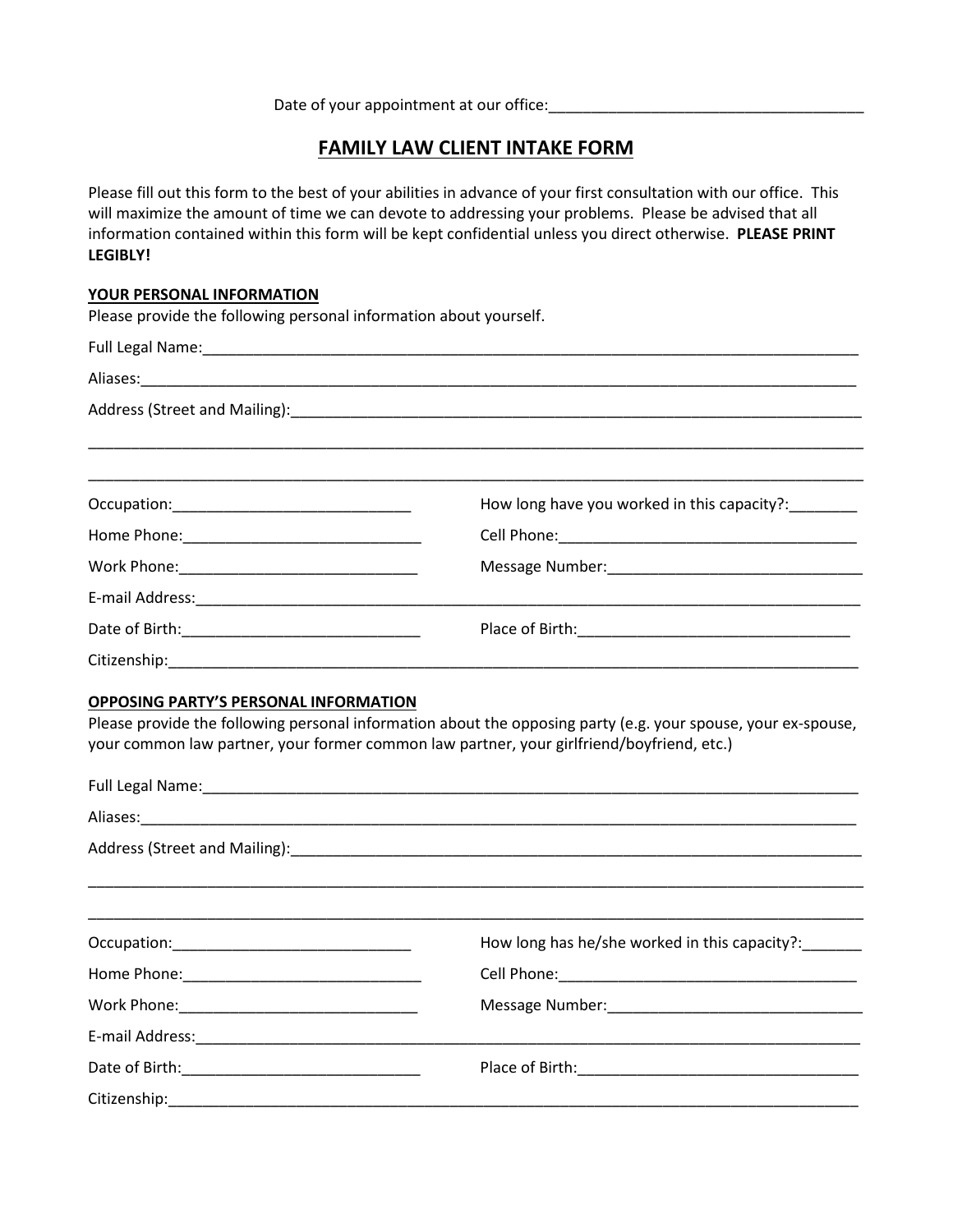## **RELATIONSHIP INFORMATION**

Please answer the following questions about your relationship with the opposing party. Please be as exact as possible when referencing dates. If some of the questions do not apply to your relationship, please leave them blank.

| When did you start living in B.C.?:                                                                  |  |
|------------------------------------------------------------------------------------------------------|--|
| When did the opposing party start living in B.C.?:                                                   |  |
| Date of marriage:                                                                                    |  |
| Place of marriage:                                                                                   |  |
| What was your surname before marriage?:                                                              |  |
| What was your surname at birth?:                                                                     |  |
| What was your marital status before marriage (e.g. never<br>previously married, divorced, widowed)?: |  |
| When did you and the opposing party start living together?:                                          |  |
| When did you and the opposing party separate?:                                                       |  |
|                                                                                                      |  |

## **INFORMATION ABOUT CHILDREN**

Please provide information about any children that could potentially be affected by this case.

## **Children from this Relationship**

| <b>Full Legal Name</b> | <b>Birthdate</b> | Person with whom the child lives |
|------------------------|------------------|----------------------------------|
|                        |                  |                                  |
|                        |                  |                                  |
|                        |                  |                                  |
|                        |                  |                                  |
|                        |                  |                                  |
|                        |                  |                                  |
|                        |                  |                                  |
|                        |                  |                                  |
|                        |                  |                                  |
|                        |                  |                                  |

# **Your Children from Previous Relationships**

| <b>Full Legal Name</b> | <b>Birthdate</b> | Person with whom the child lives |
|------------------------|------------------|----------------------------------|
|                        |                  |                                  |
|                        |                  |                                  |
|                        |                  |                                  |
|                        |                  |                                  |
|                        |                  |                                  |
|                        |                  |                                  |
|                        |                  |                                  |
|                        |                  |                                  |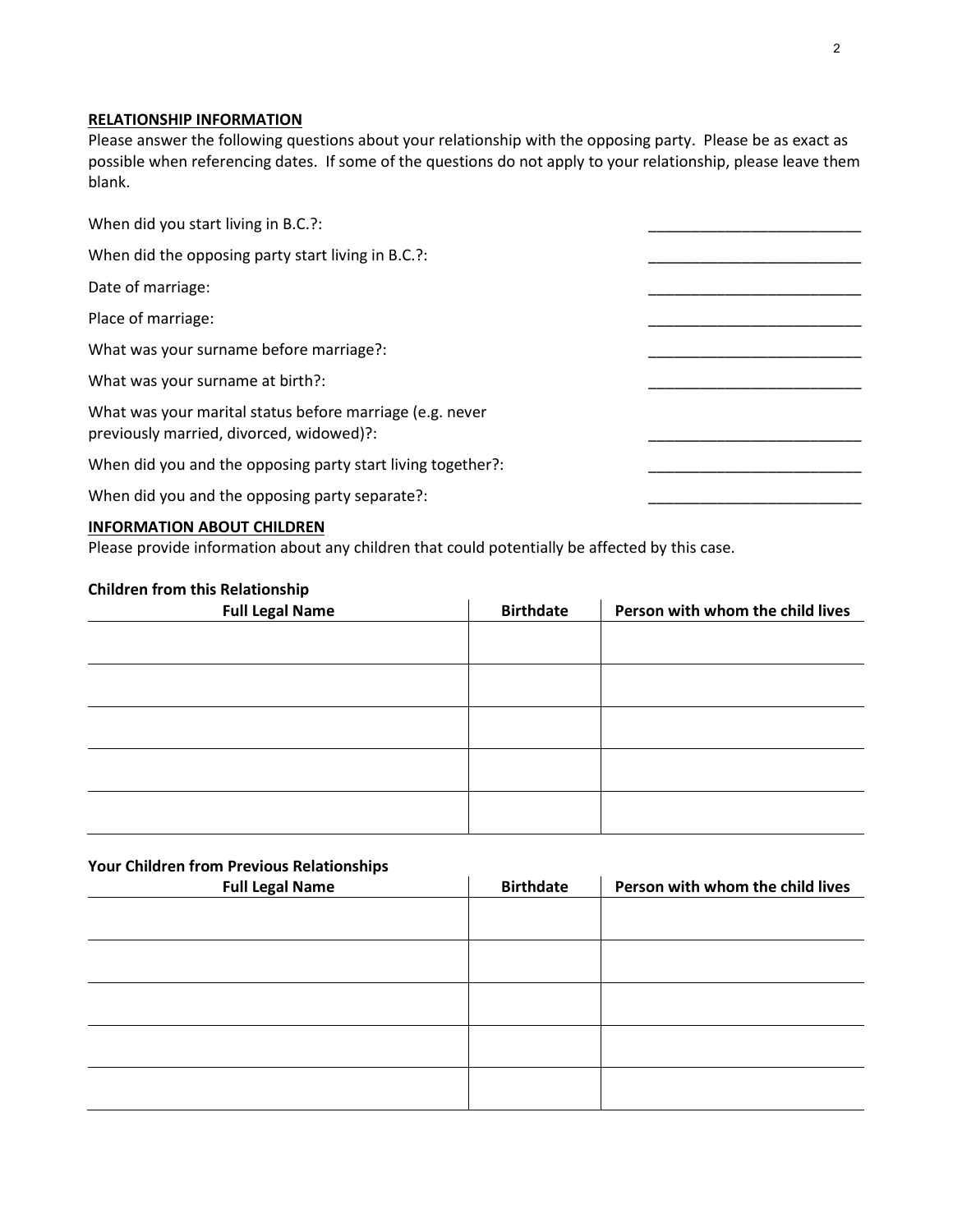## **The Opposing Party's Children from Previous Relationships**

| <b>Full Legal Name</b> | <b>Birthdate</b> | Person with whom the child lives |
|------------------------|------------------|----------------------------------|
|                        |                  |                                  |
|                        |                  |                                  |
|                        |                  |                                  |
|                        |                  |                                  |
|                        |                  |                                  |
|                        |                  |                                  |
|                        |                  |                                  |
|                        |                  |                                  |
|                        |                  |                                  |
|                        |                  |                                  |

#### **INCOME AND SUPPORT INFORMATION**

Please answer the following questions. If you do not know the answer to any of the questions, please leave the space blank.

| How much arrears are owing for the support of any of the |  |
|----------------------------------------------------------|--|
| children named above?:                                   |  |

What is your total income as set out at line 150 of your most recent income tax return?:

What is the opposing party's total income as set out at line 150 of his or her most recent income tax return?:

Are the children covered by your extended health and dental insurance?  $\blacksquare$  Yes  $\blacksquare$  No

■

Are the children covered by the opposing party's extended health and dental insurance? $\blacksquare$  Yes  $\blacksquare$  No

#### **INFORMATION ON EXPENSES FOR THE CHILDREN**

Please answer the following questions about special or unusually large expenses for the children named above, such as rep hockey expenses or season passes for Sun Peaks. Please list the **net** cost of these expenses, after factoring in any subsidies or benefits.

| <b>TYPE OF EXPENSE</b>                        | <b>ANNUAL COST</b> | <b>MONTHLY COST</b> |
|-----------------------------------------------|--------------------|---------------------|
|                                               |                    |                     |
| <b>Child Care Expenses</b>                    |                    |                     |
|                                               |                    |                     |
| <b>Medical and Dental Premiums</b>            |                    |                     |
|                                               |                    |                     |
| <b>Health Care Costs Net of Reimbursement</b> |                    |                     |
|                                               |                    |                     |
| <b>Private School Education Expenses</b>      |                    |                     |
|                                               |                    |                     |
| Post-Secondary Education Expenses             |                    |                     |
| Other (specify):                              |                    |                     |
|                                               |                    |                     |
| Other (specify):                              |                    |                     |
|                                               |                    |                     |
| Other (specify):                              |                    |                     |
|                                               |                    |                     |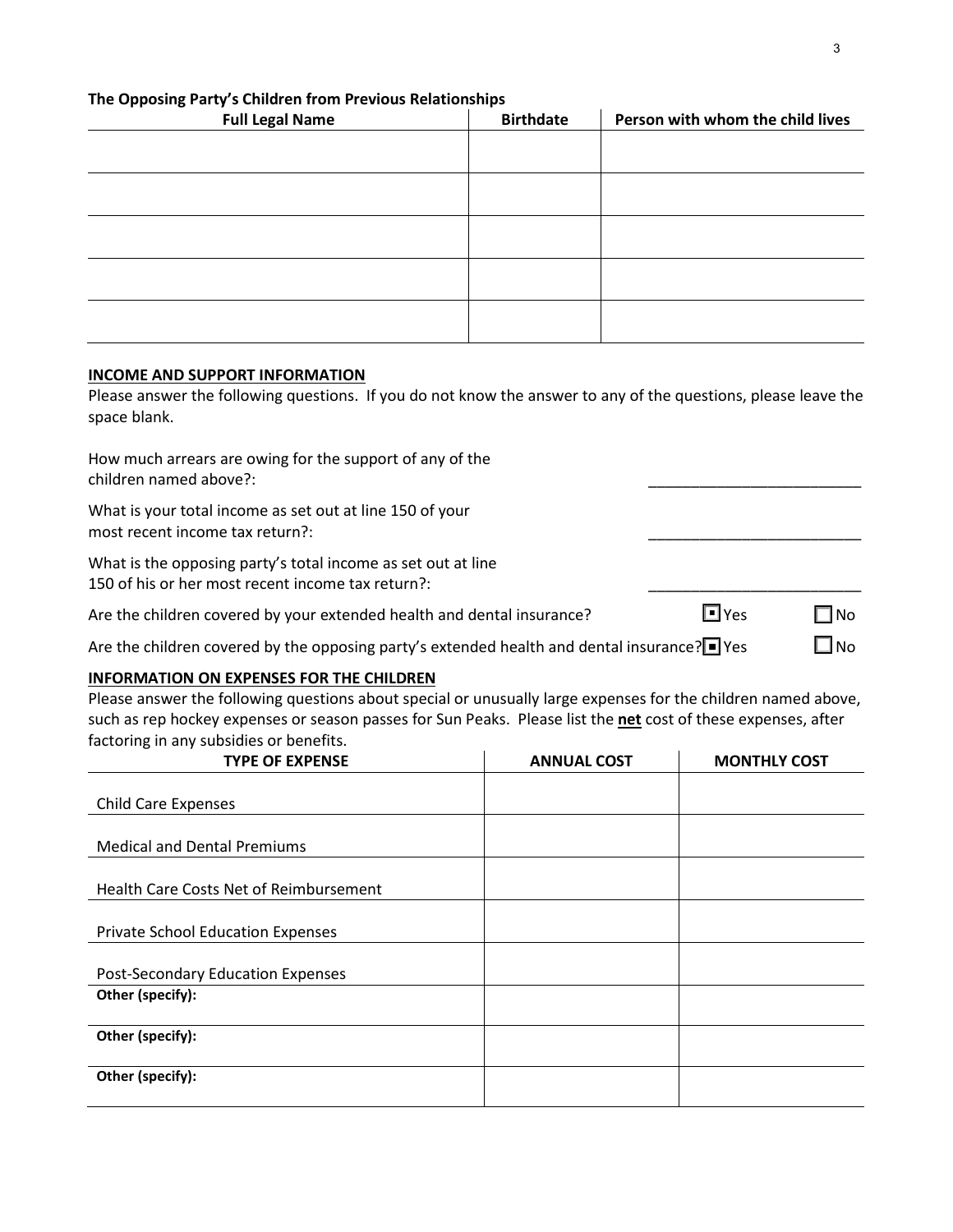#### **PROPERTY INFORMATION**

Please list all assets and debts owned by you and the opposing party, whether they are in your name alone, the opposing party's name alone, or in joint names. Under "Other," please only list assets worth \$1,000 or more. Please note that furniture, televisions and the other contents of your home have "yard-sale value" only; and are likely no longer worth what you originally paid for them.

|                       | <b>DESCRIPTION</b> | <b>ESTIMATED VALUE</b> |
|-----------------------|--------------------|------------------------|
| LAND:                 |                    |                        |
|                       |                    |                        |
|                       |                    |                        |
|                       |                    |                        |
| <b>BANK ACCOUNTS:</b> |                    |                        |
|                       |                    |                        |
|                       |                    |                        |
|                       |                    |                        |
|                       |                    |                        |
|                       |                    |                        |
| <b>RRSPs:</b>         |                    |                        |
|                       |                    |                        |
|                       |                    |                        |
|                       |                    |                        |
| <b>PENSIONS:</b>      |                    |                        |
|                       |                    |                        |
|                       |                    |                        |
| <b>VEHICLES:</b>      |                    |                        |
|                       |                    |                        |
|                       |                    |                        |
|                       |                    |                        |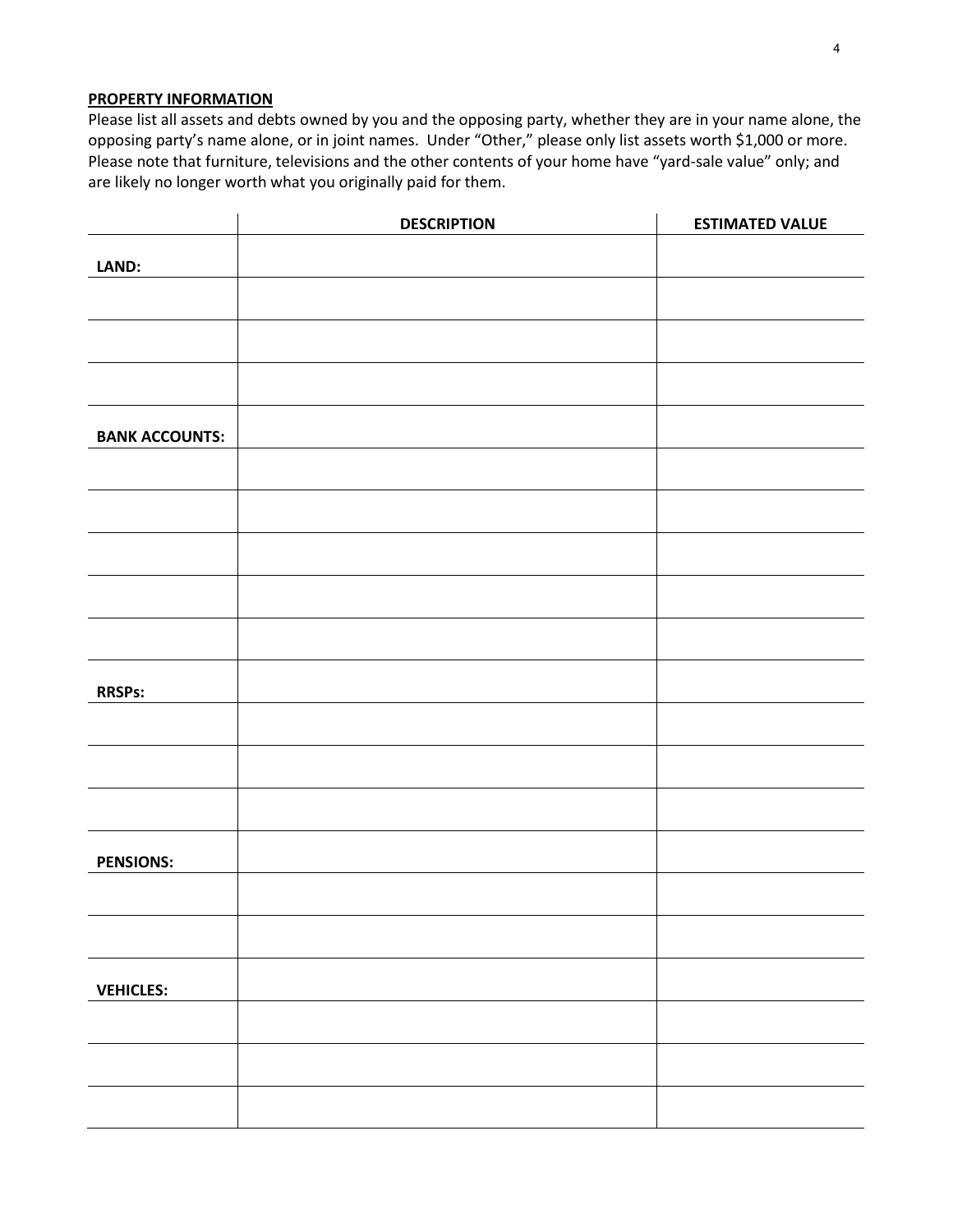| OTHER:        |  |
|---------------|--|
|               |  |
|               |  |
|               |  |
|               |  |
| <b>DEBTS:</b> |  |
|               |  |
|               |  |
|               |  |
|               |  |
|               |  |
|               |  |
|               |  |
|               |  |
|               |  |
|               |  |

# **SAFETY/CONFLICT**

| Are you comfortable being alone with your<br>spouse and discussing difficult issues?        | <b>YES</b><br>H<br><b>NO</b><br>If No, rate comfort level from $1 - 10$ (1 = comfortable, 10 =<br>extremely uncomfortable)<br>RATING                                                          |
|---------------------------------------------------------------------------------------------|-----------------------------------------------------------------------------------------------------------------------------------------------------------------------------------------------|
| Has there been any violence in your<br>relationship?                                        | <b>YES</b><br>ĿГ<br><b>NO</b><br>If YES, describe, including when, what, where and who                                                                                                        |
| If you answered NO to the previous question,<br>have there been any of the events at right? | Pushing? $\Box$ YES<br>O<br><b>NO</b><br>Throwing things? $\Box$ YES<br>ĿГ<br><b>NO</b><br>Hitting walls? $\Box$ YES<br><b>NO</b><br>Injury or threats to animals? $\Box$<br><b>YES</b><br>NO |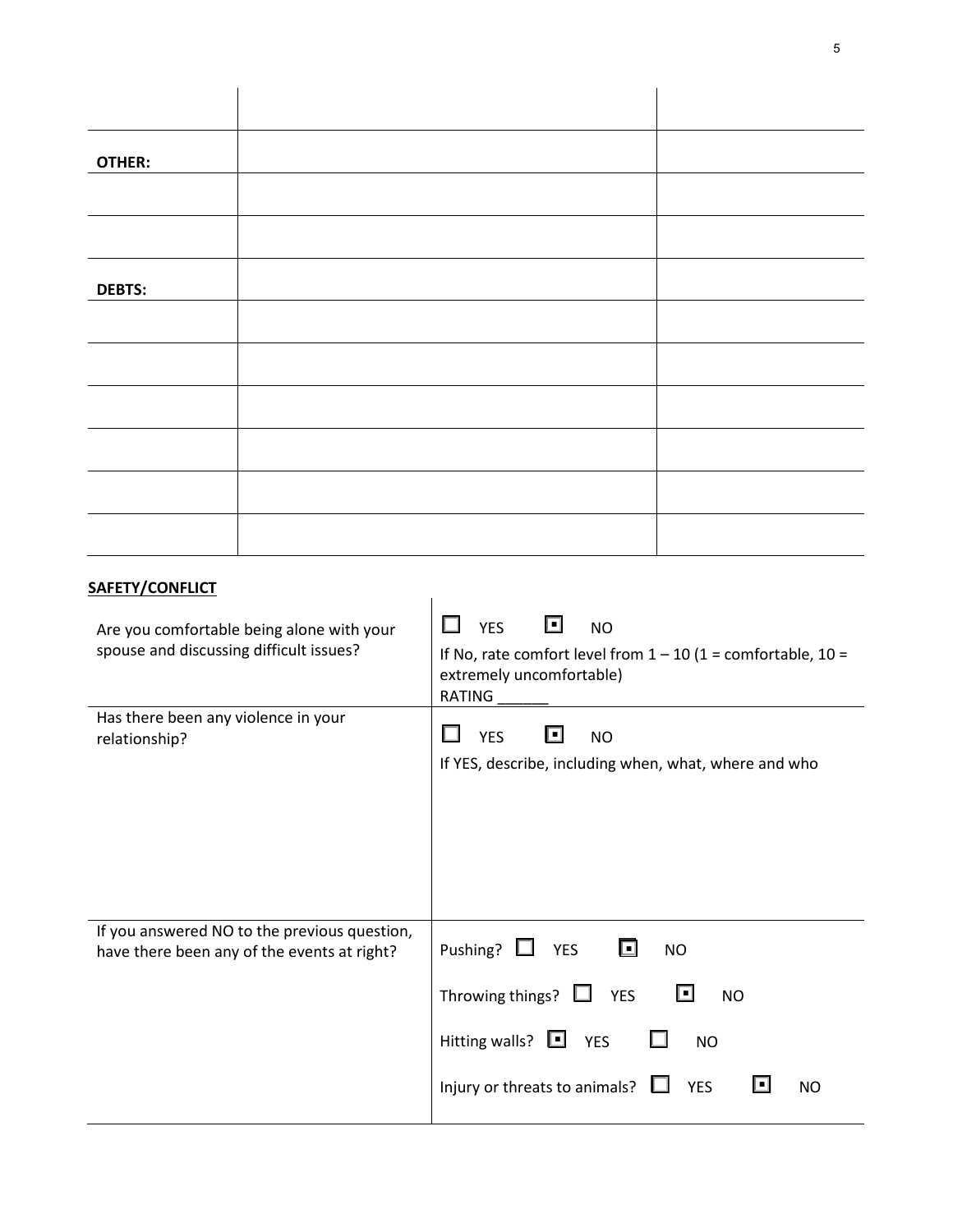|                                                                                                 | If yes, describe including when, what and where                                                               |
|-------------------------------------------------------------------------------------------------|---------------------------------------------------------------------------------------------------------------|
|                                                                                                 |                                                                                                               |
| How would your spouse describe the events<br>set out in the box above right?                    |                                                                                                               |
| Have the police ever been called?                                                               | ⊡<br><b>YES</b><br>H<br><b>NO</b>                                                                             |
|                                                                                                 | ᄓ<br>If yes, was anyone charged?<br><b>YES</b><br><b>NO</b>                                                   |
|                                                                                                 | If yes, what was the outcome?                                                                                 |
|                                                                                                 | ⊡<br>Conviction?<br>1 L<br><b>YES</b><br><b>NO</b>                                                            |
|                                                                                                 | Guilty plea? $\Box$ YES<br>ப<br><b>NO</b>                                                                     |
|                                                                                                 | Peace bond/restraining Order<br>ப<br><b>YES</b><br><b>NO</b>                                                  |
| Are there any weapons in the home?                                                              | <b>YES</b><br><b>NO</b><br>If yes, please describe                                                            |
| How would you describe the method & quality<br>of communication between you and your<br>spouse? | П<br>Email<br>$\Box$<br>In Person<br>Text<br>Other<br>ப<br>⊡<br>Good<br><b>Bad</b><br>If bad, please describe |
| Do you or your spouse have a drug or alcohol<br>problem?                                        | ⊡<br><b>YES</b><br><b>NO</b><br>If yes, please provide details:                                               |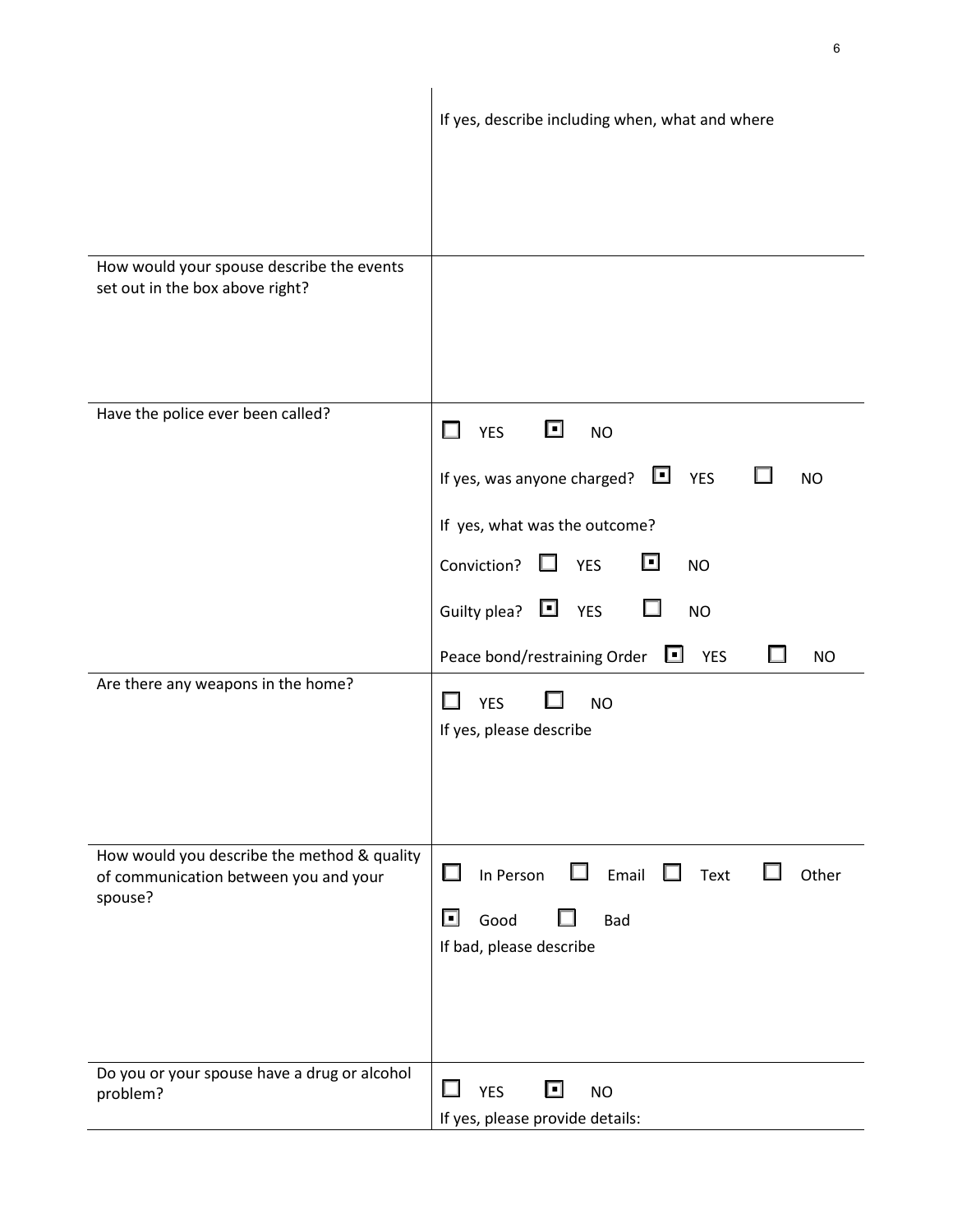| Are you concerned about other people<br>significantly influencing you or your spouse in<br>negotiations? | <b>YES</b><br>ĿГ<br><b>NO</b><br>If yes, please provide details: |
|----------------------------------------------------------------------------------------------------------|------------------------------------------------------------------|

## **CONSULTATION INFORMATION**

My most pressing concerns are: (list questions for discussion - attach a separate page, if necessary)

| 6. |  |  |
|----|--|--|
|    |  |  |
|    |  |  |
|    |  |  |
|    |  |  |

Please see next page for documents it is recommended you bring to your initial appointment.